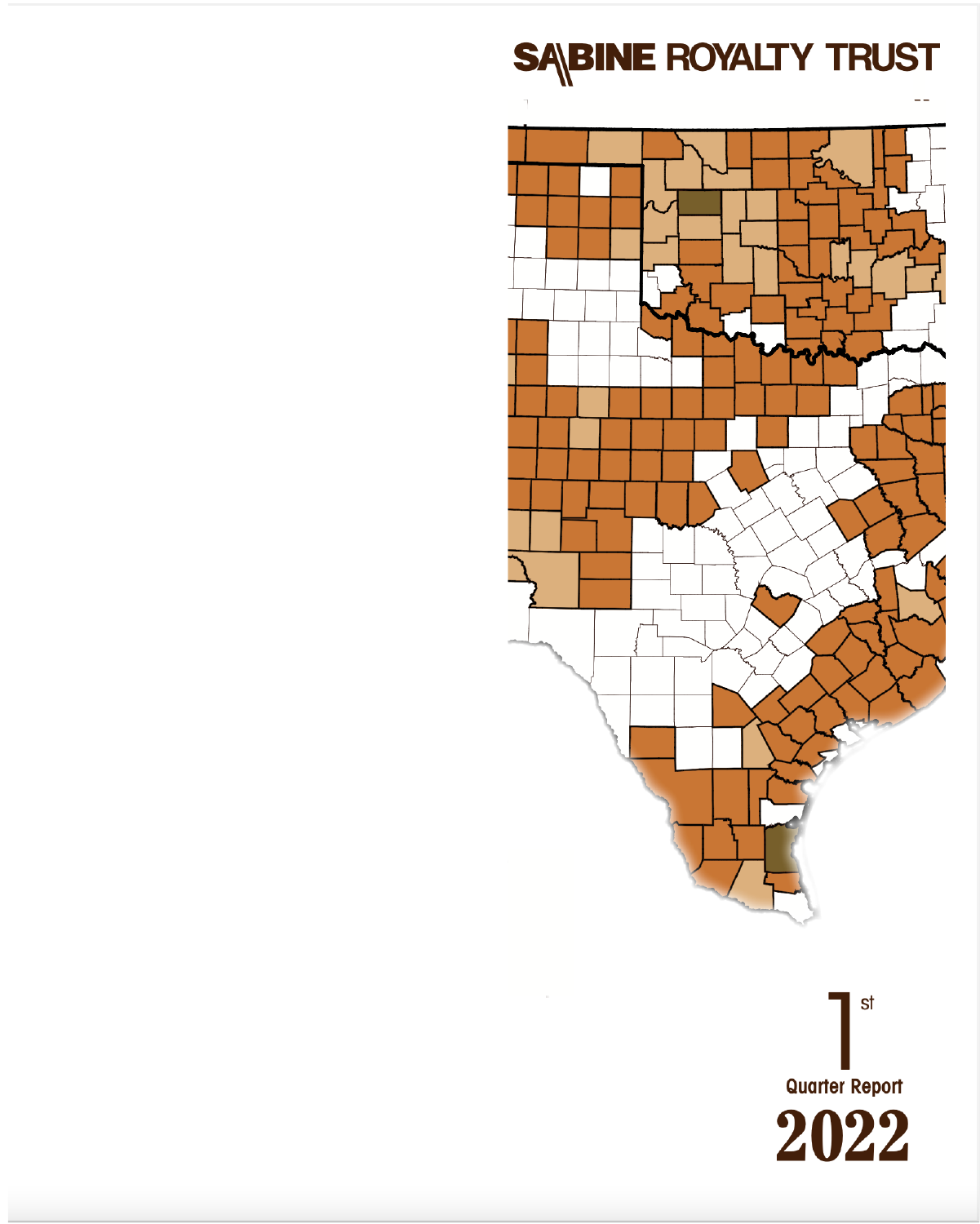# **To Unit holders:**

C abine Royalty Trust (the "Trust") makes monthly  $\bigcup$  distributions to the holders of units of beneficial interest in the Trust ("Units") of the excess of the preceding month's royalty income received over expenses incurred. Upon receipt, royalty income is invested in short-term investments until its subsequent distribution. In accordance with the Trust Agreement, the Trust's only long-term assets consist of royalty interests in producing and proved undeveloped oil and gas properties. Although the Trust is permitted to borrow funds if necessary to continue its operations, borrowings are not anticipated in the foreseeable future.

Distributable income consists of royalty income plus interest income plus any decrease in cash reserves established by the Trustee less general and administrative expenses of the Trust less any increase in cash reserves established by the Trustee. Distributable income for the three months ended March 31, 2022 was \$23,014,480, or \$1.58 per unit. Royalty income for the three months ended March 31, 2022 amounted to \$23,930,315 while interest income was \$2,748. General and administrative expenses totaled \$918,583 for the three months ended March 31, 2022.

Distributions during the period were \$0.876810, \$0.374350, and \$0.467170 per Unit payable to Unit holders of record on January 18, February 15, and March 15, 2022, respectively.

Royalty income for the quarter ended March 31, 2022 increased approximately \$14,188,000 or 146% compared with the first quarter of 2021. This increase was primarily the result of higher prices for both oil and natural gas (\$9.9 million) and higher production for oil and natural gas (\$5.2 million). These increases were offset somewhat by higher taxes due mainly to the increase in revenues (\$0.9 million). Included in the above increases were approximately \$5.4 million in gross royalty income that was the result of 16 new horizontal wells in Panola County, Texas in the Haynesville shale zone. This would reflect an additional 850,000 Mcf of gas newly produced for this quarter compared to the first quarter of 2021.

Compared to the preceding quarter ended December 31, 2021, royalty income increased approximately \$206,000 or 1%, due mainly to an increase in the price of both oil and natural gas (\$4.9 million) along with lower taxes and operating expenses (\$1.5 million) due mainly to the timing of payment of ad valorem taxes. These increases were offset somewhat by lower production for both oil and natural gas (\$6.2 million).

The following table illustrates average prices received for the periods discussed above and the related oil and gas production volume:

|                      | <b>Ouarter Ended</b> |                   |   |                   |   |                      |
|----------------------|----------------------|-------------------|---|-------------------|---|----------------------|
|                      |                      | March 31,<br>2022 |   | March 31,<br>2021 |   | December 31,<br>2021 |
| Production           |                      |                   |   |                   |   |                      |
| Oil (Bbls)           |                      | 151,540           |   | 148,967           |   | 175,937              |
| Gas (Mcfs)           |                      | 3,016,260         |   | 2,021,199         |   | 3,909,962            |
| <b>Average Price</b> |                      |                   |   |                   |   |                      |
| Oil (per Bbl)        | S                    | 72.70             | S | 43.22             | S | 57.95                |
| Gas (per Mcf) \$     |                      | 5.00              | S | 2.28              |   | 3.18                 |

Gas royalty income received for the three months ended March 31, 2022, related primarily to production for October through December 2021. The average price of gas reported by the Henry Hub for the same time period was \$4.28 per Mcf. The average price of gas for the Henry Hub was \$4.20 per Mcf for January through March 2022. Oil royalty income for the three months ended March 31, 2022 related primarily to production for November 2021 through January 2022. The average price of oil as reported by NYMEX for that time period was \$77.82 per barrel. The average price of oil was \$95.18 per barrel for January through March 2022. As of May 2, 2022, the average price of gas for the Henry Hub was \$6.57 per Mcf and the average price of oil reported by NYMEX was \$105.18 per barrel. It is difficult to estimate future prices of oil and gas, and any assumptions concerning future prices may prove to be incorrect.

Interest income for the quarter ended March 31, 2022 increased \$1,400 compared with the first quarter of 2021. Compared to the preceding quarter ended December 31, 2021, interest income increased \$1,200. Changes in interest income are the result of changes in interest rates and funds available for investment.

General and administrative expenses for the quarter ended March 31, 2022 increased by approximately \$133,600 compared to the same quarter of 2021 primarily due the timing and payment of legal and professional services of approximately \$142,300 and an increase in the Escrow Agent/Trustee fees of approximately \$4,300. These increases were offset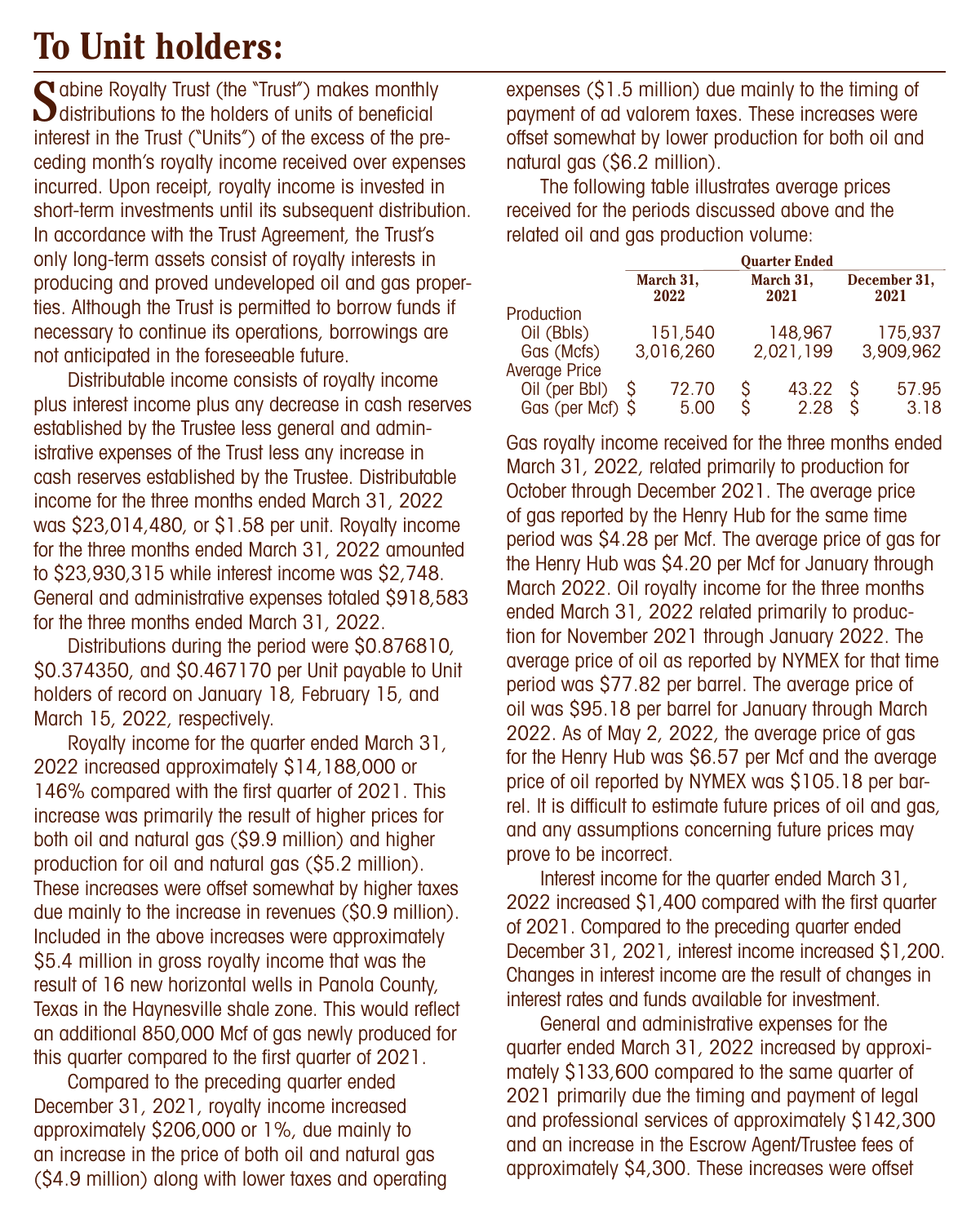somewhat by a decrease due to the timing of payment of printing and unitholder information services of approximately \$12,100.

Compared to the previous quarter ended December 31, 2021, general and administrative expenses increased approximately \$154,300 primarily due to the timing of payment of the New York Stock Exchange listing fee of \$74,000, the timing of payment of legal and professional services of approximately \$50,300, the timing of payment of printing and unitholder services of approximately \$26,900, and an increase in the Escrow Agent/Trustee fees of approximately \$2,000.

For the calendar year 2022 the Bank's Administration Expenses are estimated to be \$1,365,000 which would result in fees payable to

## **Information About The Trust**

Sabine Royalty Trust (the "Trust"), formed effective December 31, 1982, is an express trust existing under the Sabine Corporation Royalty Trust Agreement. All units of beneficial interest (the "Units") in the Trust were distributed to Sabine Corporation's shareholders of record on December 23, 1982 on the basis of one Unit for each outstanding share of Sabine Corporation's common stock. Pacific Enterprise Oil Company (USA), as successor to Sabine Corporation, has assumed by operation of law all of Sabine Corporation's rights and obligations with respect to the Trust. The Units are traded on the New York Stock Exchange under the symbol "SBR". The Trust has a December 31 fiscal year end.

The Trust's assets consist of royalty and mineral interests, including landowner's royalties and overriding royalty interests, in producing and proved undeveloped oil and gas properties in Florida, Louisiana, Mississippi, New Mexico, Oklahoma and Texas (the "Royalties"). Revenues of the Trust are directly dependent upon the price of oil and gas as well as the quantities produced. The Trust does not participate in any exploration or development projects and does not have any working interest revenues or expenses.

The Trust makes monthly distributions of net income to Unit holders of record on the monthly

the Bank of approximately \$1,950,000. These fees include both a reimbursement for costs and a margin of profit. The Trust incurs substantial costs and expenses in addition to the Bank's fees which are estimated to be approximately \$1,500,000 for the calendar year 2022.

**Sabine Royalty Trust By Simmons Bank, Trustee**

**By Ron E. Hooper SVP, Royalty Trust Management** May 23, 2022

record date (generally the 15th of each calendar month). Distributions are mailed to Unit holders on or about the 29th of each month. Distributions by the Trust in 2022 have been as follows (stated in dollars per Unit):

| <b>Month of</b><br><b>Payment</b> | Amount                  | <b>Month of</b><br><b>Payment</b> | <b>Amount</b> |
|-----------------------------------|-------------------------|-----------------------------------|---------------|
| January                           | \$ 876810               | April                             | \$ .730190    |
| February<br>March                 | \$ .374350<br>\$.467170 | May                               | \$ 603540     |

The Trust's monthly distributions include cash received by the Trustee, acting as Escrow Agent on the record date for such distribution, which represents cash attributable to the Royalties, and interest thereon, collected by the Trustee, acting as Escrow Agent, during the preceding calendar month. Schedules of information on a per Unit basis for preparation of federal and state income tax returns will be provided in booklet form for calendar year 2022 in March 2023. Monthly schedules of income tax information for January through March 2022 will be available by June 15, 2022 for those Unit holders who file fiscal year tax returns and need this information. Please request to be placed on a special mailing list if you need this interim tax information by writing to Tax Mailing List, Sabine Royalty Trust, Simmons Bank, 2911 Turtle Creek Blvd Ste 850, Dallas, TX 75219, 1 (855) 588-7839. Our website is www.sbr-sabine.com.